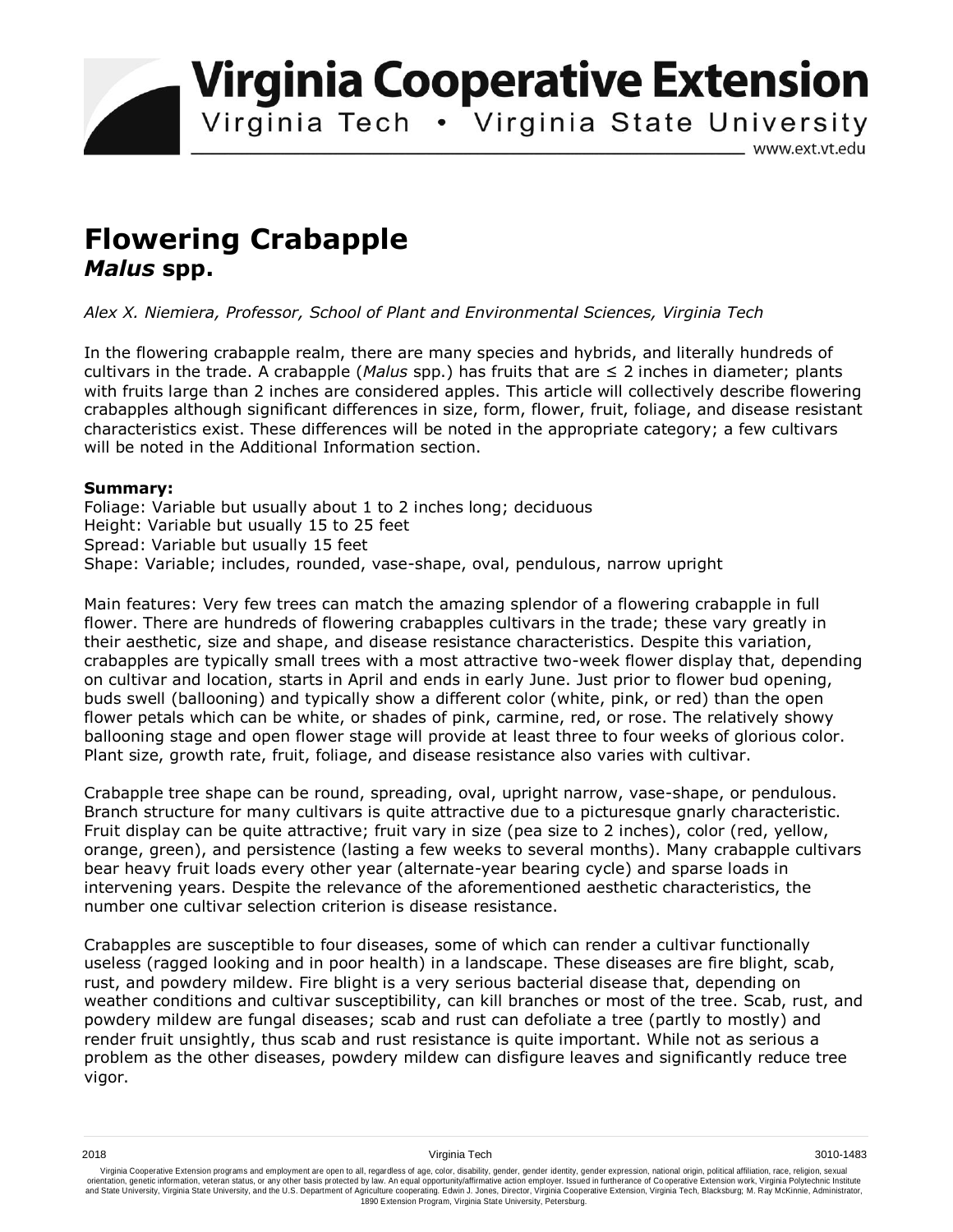Japanese beetles feed on leaves and will significantly affect tree health. Thus, when selecting a flowering crabapple cultivar, one must first consult a list of cultivars with disease resistance ratings (as well as proneness to Japanese beetles).

Crabapples are propagated by grafting; some cultivars are prone to produce suckers (shoots from the root system) that will be atypical of the cultivar characteristic. Suckers need to be removed to maintain the cultivar characteristic as well as to maintain a kempt appearance.

Lists that can be checked for aesthetic characteristics and disease resistance include:

Superior Crabapple Trees for the Landscape (North Carolina State University) http://www.ces.ncsu.edu/depts/hort/hil/hil-8613.html; Crabapples – A Selection Guide (Michigan State University) http://web2.canr.msu.edu/bulletins/Bulletin/PDF/e2177.pdf; Crabapple Information Chart (J. Frank Schmidt & Son Company)

http://www.jfschmidt.com/pdfs/JFS\_CRAB\_CHART.pdf; Crabapples for the Home Landscape (The Morton Arboretum) http://www.mortonarb.org/tree-plant-advice/article/858/crabapples- for-thehome-landscape.html. One should keep in mind that disease rankings are often region/climate dependent; disease rankings from the Midwest are not necessarily applicable to the Southeast US (and vice versa). Crabapples are relatively tough landscape plants. If provided with a well-drained acid soil (some authors note tolerance to alkaline soils), then they will tolerate drought stress and other urban conditions once they become established.

### **Plant Needs:**

Zone: 4 to 7 (for most cultivars) Light: Full sun Moisture: Average to dry Soil type: Well drained pH range: Acid

#### **Functions:**

Crabapples can serve as a specimen plant, be used in groupings, as a border, or anywhere a small tree species is appropriate. The variety of forms (i.e., round, oval, vase-shape, wide- spreading, columnar, weeping) and sizes (i.e., 8 to 30 feet tall) allow crabapples to be used in a wide array of landscape functions. They are particular striking when used in mass.

#### **Care:**

In addition to removing suckers (shoots from below the graft union), pruning may be needed to remove conflicting branches and water sprouts (vigorous shoots), or to thin out the canopy. If one needs to prune, then this must be accomplished soon after flowering has ceased. If one waits too long after that time, then they run the risk of removing the flower buds produced for the following spring. If flowering crabapples are planted near a sidewalk or other paved surface, then fruit drop may be a maintenance issue.

#### **Additional Information:**

There is steady stream of new-to-the-trade flowering crabapple introductions. Here are a few cultivars that show up on published lists that are highly ranked for disease and/or aesthetics characteristics. One should keep in mind that disease rankings are often region/climate dependent. 'Adams' 20 feet tall; rounded form; rose colored flowers; dark red persistent fruit 'Adirondack' 20 feet tall; columnar; white flowers; orange-red fruit 'David' 15 feet tall; rounded; white flowers; scarlet-red persistent fruit 'Donald Wyman' 20 feet tall; rounded form; white flowers; persistent red fruit 'Excalibur' 8 feet tall; rounded form; white flowers; persistent yellow fruit Firebird® 8 feet tall; rounded-spreading form; white flowers; persistent red-orange fruit *Malus* 

# Virginia Cooperative Extension

www.ext.vt.edu